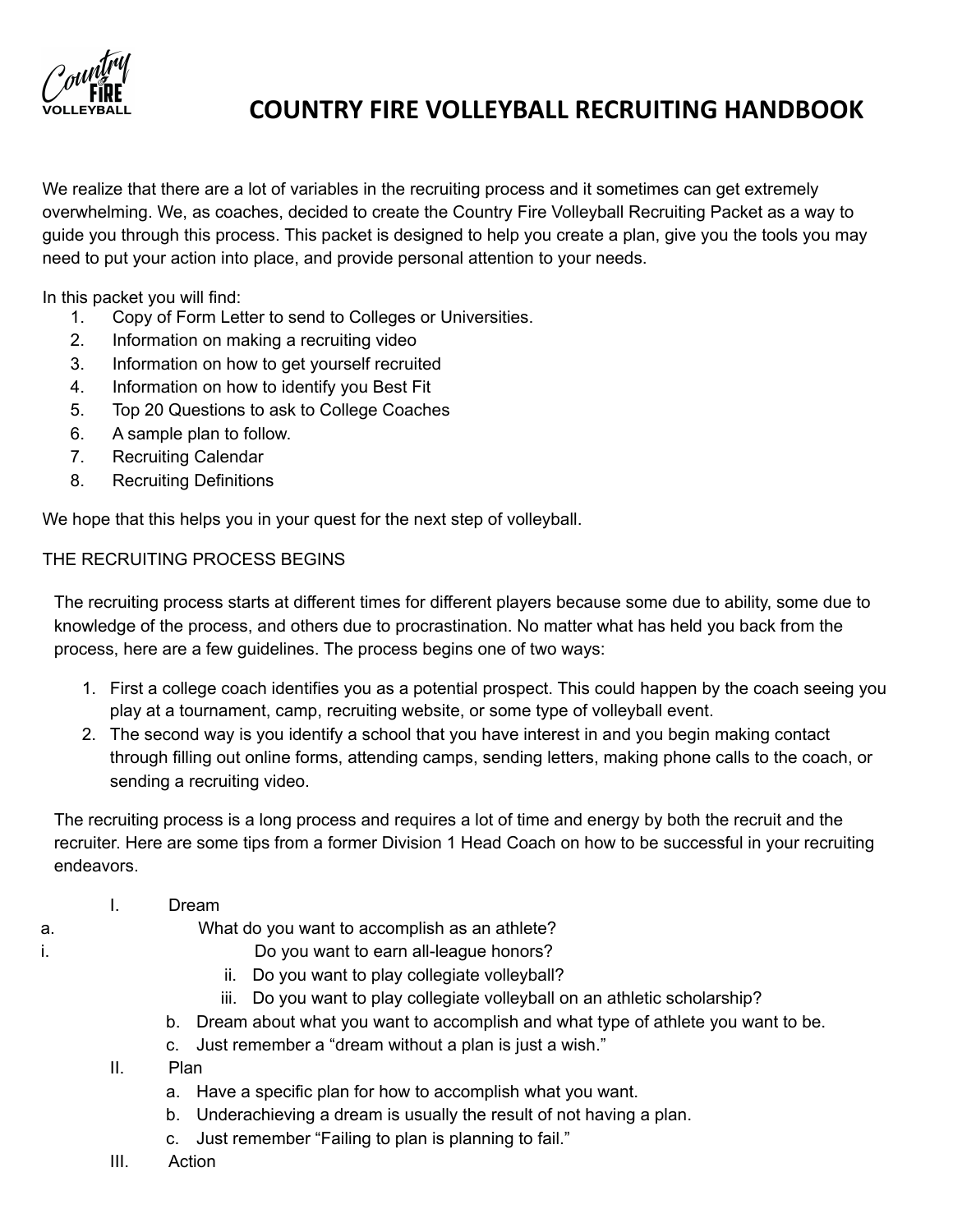

- a. Set achievable goals and act on them.
- b. If you're unwilling to dream, plan or take action, you will not accomplish your goal.
- c. Just remember "Dream action = fantasy. Dream + action = REALITY."
- IV. Persistent
	- a. Be Realistic, but don't let anyone tell you, you can't accomplish your dreams.
	- b. It's not important that the plan and action you take is perfect, but it is important to be persistent. Keep getting up and taking action on a new plan and keep trying.
	- c. Levels of play: NCAA Division I, II, III : NAIA: Junior College.
- V. Recruiting
	- a. Academics
		- i. You can be the most talented athlete in the world, but if you are not eligible then you forfeit scholarship opportunities.
		- ii. Take the responsibility to know collegiate admission and eligibility requirements.
		- iii. See your high school counselor and know the rules.
		- iv. Apply to the NCAA Clearinghouse. ([http://web1.ncaa.org/eligibilitycenter/common/\)](http://web1.ncaa.org/eligibilitycenter/common/)
		- v. Apply to University Athlete. ([www.universityathlete.com\)](http://www.universityathlete.com/) It's free!
	- b. Recruitable Athlete
		- i. When are you considered a recruitable athlete? High School Freshman!
		- ii. When should you start the recruiting process? High School Freshman!
		- iii. If you don't start the process as a high school freshman is it too late? NO
	- c. Marketing Yourself
		- i. Solicited vs Unsolicited
		- ii. Solicited talented athletes sell themselves and are easy to recruit.
		- iii. YOU are the most important person in the recruiting process, not the college coach. There are a lot of opportunities available, but YOU have to be prepared to find them. Don't wait for the college coaches to come to you.
		- iv. So you have an unsolicited attitude. Be aggressive, market yourself, and give yourself the best opportunities to earn scholarships.
		- v. Be realistic about the level you can play and who you are sending letters to. Stanford would probably write back to you, but may not actually be interested in you.
		- vi. We can guarantee you this; every college coach is always recruiting and consistently looks for players to join their program. Some coaches recruit aggressively and others recruit conveniently.
	- d. Recruiting Process
		- i. Recruiting is the most important aspect of every college coaches job, and winning will follow the success a coach has recruiting.
		- ii. Freshman Year
			- 1. Dream.
			- 2. Ask yourself questions.
			- 3. Start setting up a plan.
			- 4. Focus on a Club / AAU program that will meet your needs.
		- iii. Sophomore Year
			- 1. Action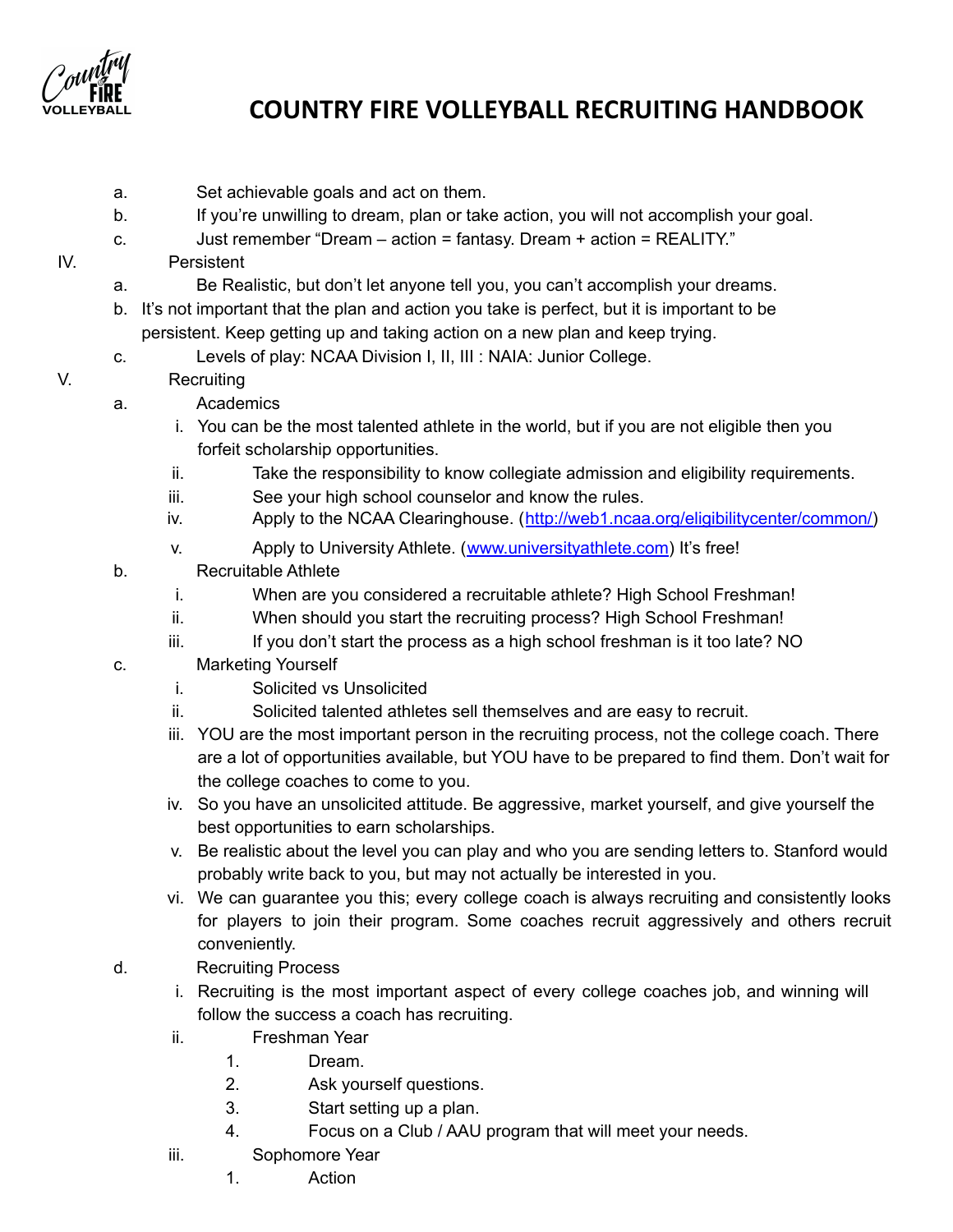

- 2. In the beginning of your sophomore year, write a personalized letter to inform coaches about who you are.
	- 3. One of your goals should be to establish a relationship with the college coach.
	- 4. Send college coaches a playing schedule and ask them to come and watch you play.
	- 5. Ask the college coach to send you information about the academic institution and volleyball program.
	- 6. College coaches will put your name on a recruiting list, and probably start sending you informational letters.
	- 7. After your sophomore season, send an updated personalized letter summarizing your season with a video tape. It doesn't matter if the video tape is edited or unedited, but it does matter if you identify yourself on the tap by uniform color, number, and position on the floor.
	- 8. Let your club know that you're wanting to play at the next level. Many clubs have a recruiting director that can help.
- iv. Junior Year
	- 1. Most important evaluation year by the college coach.
	- 2. Keep establishing a relationship with updated personalized letters.
	- 3. In the beginning of your junior year, college coaches begin prioritizing players on their recruiting list.
	- 4. In the middle of your junior year, college coaches narrow down their recruiting list.
	- 5. Towards the end of your junior year, college coaches have finalized their recruiting list, and begin setting up home visits and start offering scholarships.
	- 6. NCAA rules prohibit coaches from calling you until July  $1<sup>st</sup>$  following your junior year, but can call a coach anytime.
	- 7. Don't feel bad about calling a coach. Be aggressive and ask them how many players are they recruiting in this class? What positions are they recruiting? How many players are they recruiting for that position? Where am I on your recruiting list? What are my chances of earning an athletic scholarship?
- v. Senior Year
	- 1. Persistent!!!
	- 2. Keep working on your plan by continuing to establish a relationship.
	- 3. Keep writing personalized letters and making phone calls.
	- 4. Some athletes commit at the end of their junior year, commit the summer before their senior year, commit at the beginning of their senior year, or some commit at the end of their senior year.
	- 5. Don't panic, just be persistent!
	- 6. If you're not offered a scholarship, hold onto your dream. Walk-on and earn a scholarship.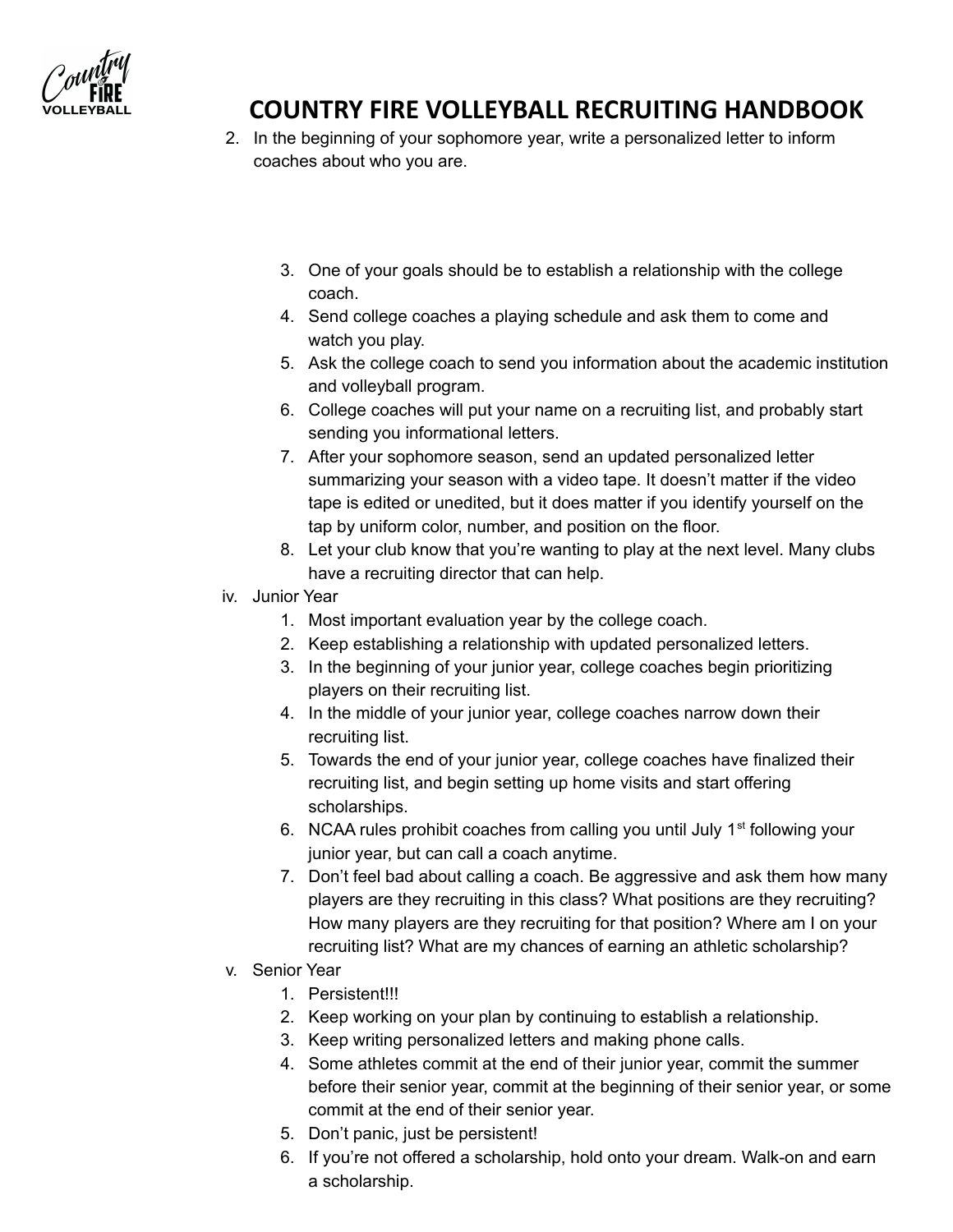

Again the process can begin upon entering high school or as late as your senior year. The average athlete starts the process between their sophomore and Junior Year.

Now that you have an idea of when and how the process begins, let's get started on your plan of action.

Step One: Create a letter and a Profile Sheet

This is a sample letter and can be modified to fit your style.

12345 Fire Blvd. Austin, Texas 77777

Month, Day, Year

Hello Coach,

My name is and I am an (position) from , graduating in the Class of 20 . My goal is to compete as a collegiate volleyball player at a strong academic institution. Therefore, I am very interested in the volleyball program at

I am a (grade level ex. Junior) at **High School in** , and I am (height). I played on the varsity volleyball team as an (position) and lettered in my sophomore and junior years. The team finished the season (record). In addition, to being the team MVP, I was selected on the EIAC Conference First Team. I have played (position) for (Club) teams for the past  $y_1$  , years in  $y_2$ , coached by and and  $y_3$ 

My club season is underway and I play for (club and team name). We recently finished in the Gold division of our Region. My uniform number is . In addition to our Region Schedule, we will be competing in the following tournaments and I hope you will be able to see me play at one of these events:

● (List Tournament Schedule for Club Season)

I am enrolled in (Academic Program) at **High School (400 students) and rank** out of in my class. I currently have a GPA of \_\_\_\_\_\_\_\_\_ and a combined SAT score of \_\_\_\_\_\_\_ and an ACT score of \_\_\_\_\_. In addition to sports and academics, I am a committed . (List extra curricular activities, clubs, and all extras).

I am passionate about playing volleyball and look forward to hearing from you regarding your need for an (position) in 20 . You may contact me at: [futurevolleyballplayer@gmail.com](mailto:futurevolleyballplayer@gmail.com) or (555) 555-5555 or at the address above.

Sincerely,

Your signature

Your Name

Typed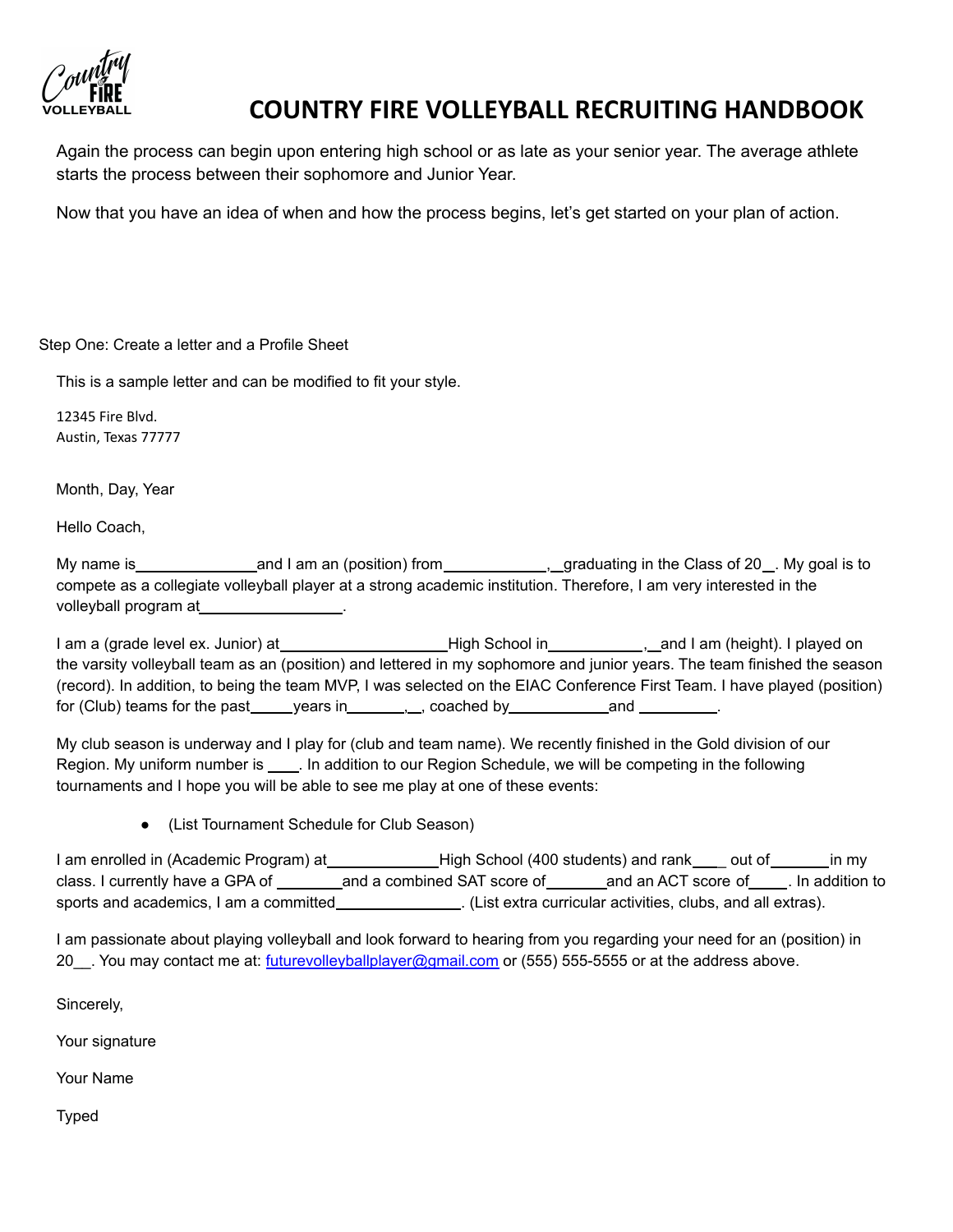

Profile Sheet:

| <b>Name</b>        |           |
|--------------------|-----------|
| <b>High School</b> |           |
| <b>Class</b>       |           |
| <b>Position</b>    | Uniform # |
| <b>Email</b>       |           |
| <b>Phone</b>       |           |

| <b>Personal Information</b> |       |
|-----------------------------|-------|
| <b>Home Address:</b>        |       |
| <b>Phone Number:</b>        | Cell: |
| <b>Email Address:</b>       |       |
| <b>Mother's Name:</b>       |       |
| <b>Father's Name:</b>       |       |
| <b>Sibling Names (Age):</b> |       |

| <b>Academic Information</b>     |                                              |                        |      |  |  |
|---------------------------------|----------------------------------------------|------------------------|------|--|--|
| <b>High School:</b>             |                                              |                        |      |  |  |
| <b>Graduation Year:</b>         | GPA:                                         | SAT:                   | ACT: |  |  |
| <b>HS Coach Name:</b>           |                                              | <b>Contact Number:</b> |      |  |  |
| <b>HS Coach Email:</b>          | <b>NCAA Clearinghouse Registered: Yes No</b> |                        |      |  |  |
| <b>Desired Major(s):</b>        |                                              |                        |      |  |  |
| <b>Honors &amp; AP Classes:</b> |                                              |                        |      |  |  |
| <b>Activities &amp; Clubs:</b>  |                                              |                        |      |  |  |

| <b>Athletic Details</b>                                         |         |                        |                        |  |  |
|-----------------------------------------------------------------|---------|------------------------|------------------------|--|--|
| Height:                                                         | Weight: | <b>Dominant Hand:</b>  | <b>Vertical:</b>       |  |  |
| Position(s):                                                    |         |                        |                        |  |  |
| <b>Standing Reach:</b>                                          |         | <b>Blocking Reach:</b> | <b>Approach Reach:</b> |  |  |
|                                                                 |         |                        |                        |  |  |
| <b>Club Information</b>                                         |         |                        |                        |  |  |
| <b>Club Name:</b>                                               |         | <b>Club Location:</b>  |                        |  |  |
| <b>Team Name:</b>                                               |         | <b>Coaches Name:</b>   |                        |  |  |
| <b>Coaches Phone:</b>                                           |         | <b>Coaches Email:</b>  |                        |  |  |
| <b>Practice Location(s):</b>                                    |         |                        |                        |  |  |
| Practice Schedule: (Club website link to schedule)              |         |                        |                        |  |  |
| Tournament Schedule: (Club website link to tournament schedule) |         |                        |                        |  |  |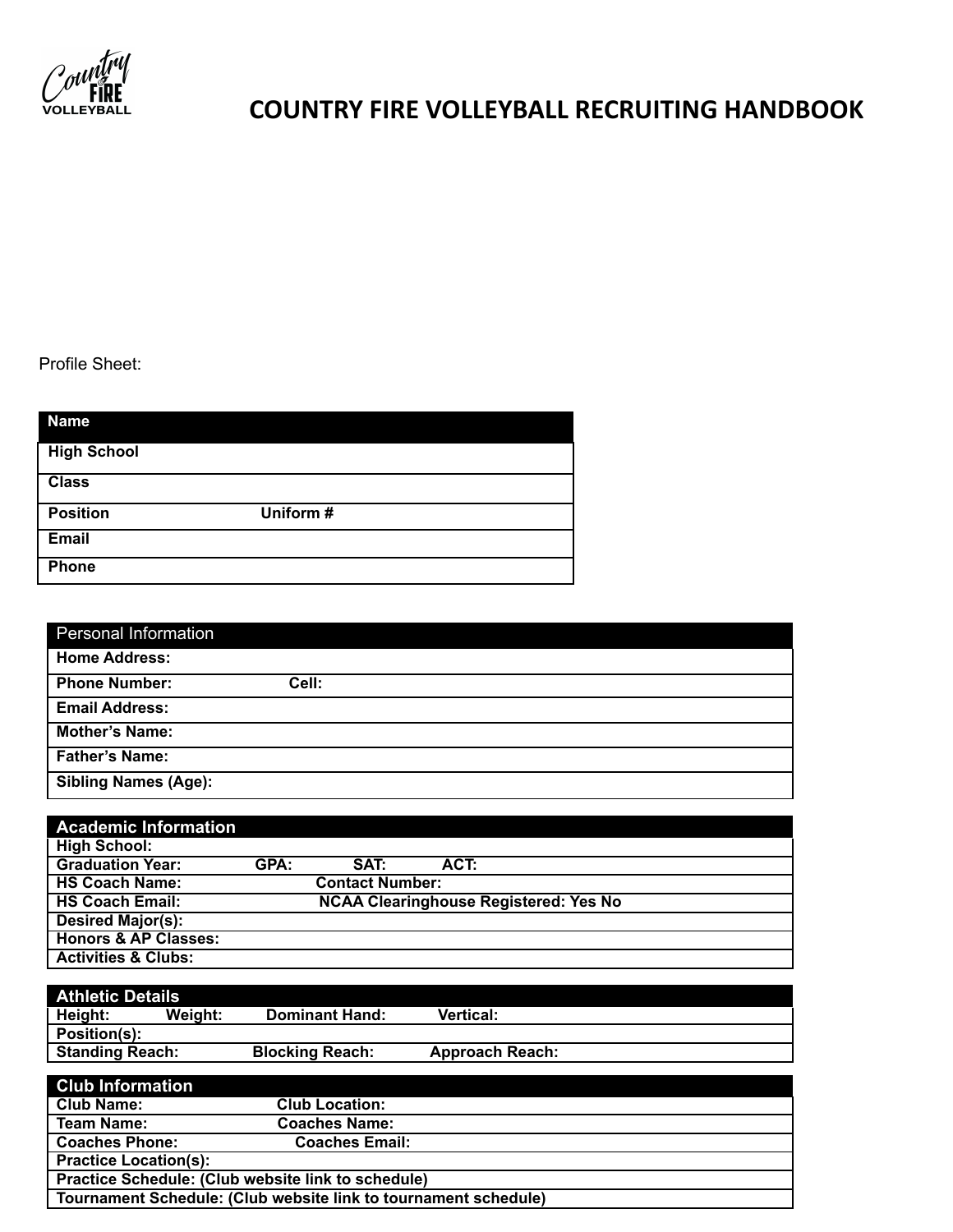**Awards & Honors**

As part of Step 1, you can also go online and fill out the Prospects form on each college's website. After doing so you will want to follow up with the letter, profile, and skills video.

#### Step 2: Making of Skills Video

The process of making a skills video can be overwhelming. However it is actually simple. We can help you through this process. First, we will put you through the various skills. You should know the skills for your position. You should know the skills needed for your position on the floor. For example, if you were a setter you should show you setting, moving in from different rotations and from defense. You should also show defensive skills such as digging, blocking, emergency plays, etc… Each player should show serving. Partner these skills with game footage and you got yourself a video.

#### The Video Process:

Make sure that you or a coach has a video camera for your shoot. This could be done on an off weekend, off day, or prior to or after several practices. Use summer sessions to get your video done. This gives you plenty of time to incorporate all the skills needed for your tape. It also gives you enough time to gather game footage for the segments.

This video should take several days to finish. Be consistent! Once you have your skills portion you will need to add game footage. You can retrieve video that you or someone from your team shot. This might include school and club game footage. Make sure you edit your video! Submit a copy to Coach Knigga or Coach Taylor to approve it before you send it.

#### Cost of the Video:

The cost to make a video can range from \$200 to \$800. It all depends on what you feel is needed in your video. Many athletes and parents make the video themselves and save this money. All the fancy stuff is not needed for this type of video. Most coaches will look at the video for a minute or two before moving on. Get the good stuff in early to help catch the coach's eye.

#### **THE PROCESS CONTINUES**

Now you have started making school contact with schools. You have done so via online prospects forms and followed up with a letter of interest accompanied by your player profile and recruiting video. NOW WHAT?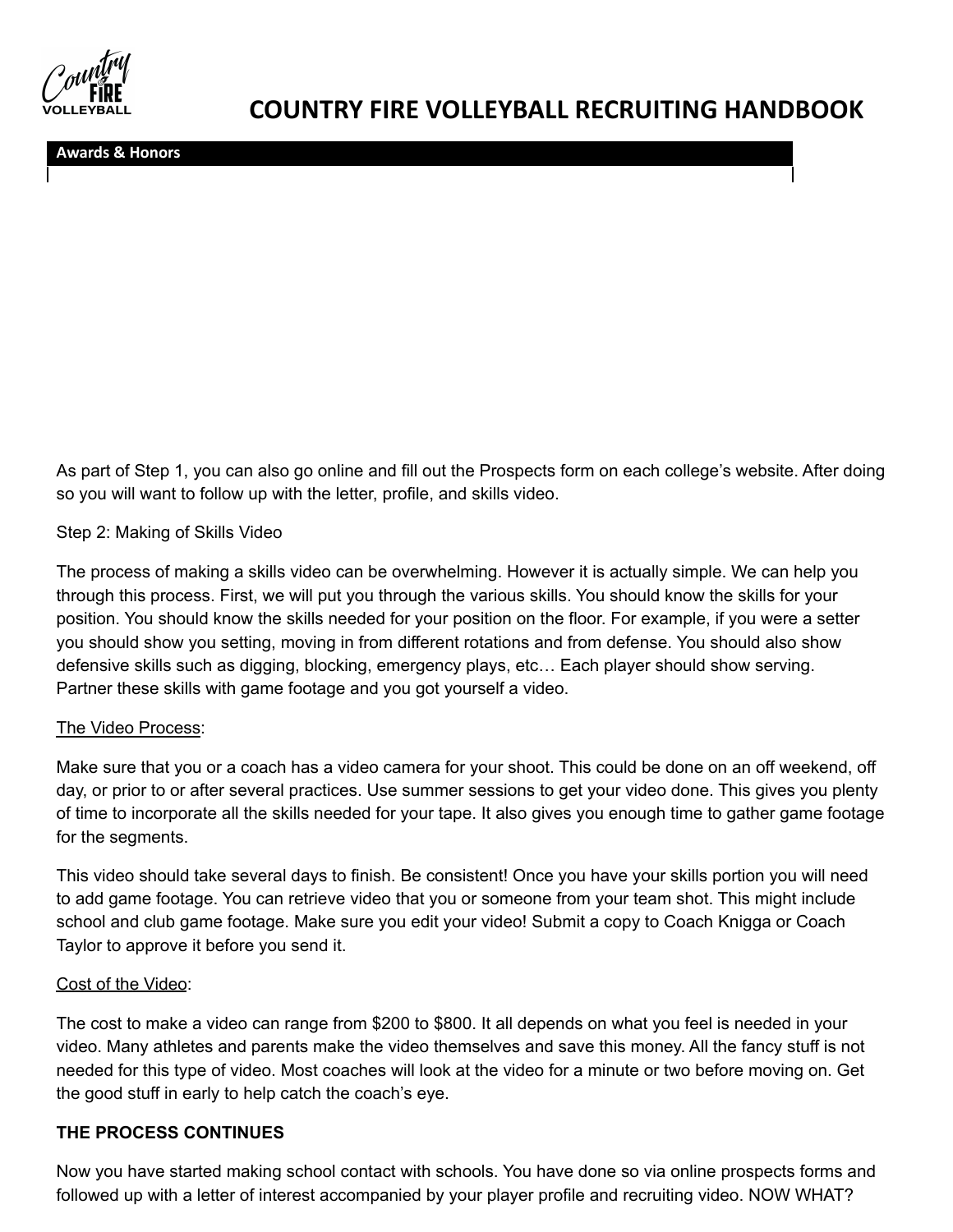Here are a few recommendations for this part of the process.

- 1. Get in the gym and get better. At this point your goal should be to get better. We recommend getting in the gym for individual lessons (either small group or private sessions). You should take advantage of club-offered sessions. Work hard at all of your skills. Watch film and be a student of the game. This will help you be a smarter player on the court. Every coach loves those kinds of players. Finally, make sure you are in shape, working on your jumping ability, core strength, and develop increased speed and quickness.
- 2. Study! Grades are the most important thing in the recruiting process. Without them, the coach will not spend the energy to recruit you. Make sure that you have the GPA to get accepted, even if you were not being recruited. STUDY!
- 3. Every so often follow up with a school. Following up with a school can be intimidating. You are a young high school athlete and you are speaking with a college coach. What do you say? What do you

ask? Below are a few questions that could help you get started. We do not recommend asking all the questions in one phone call. Remember be yourself.

#### **Question's for College Coaches**:

- 1. How large is the school? What is the undergraduate enrollment?
- 2. Is the school in a safe environment/ community?
- 3. How big is the city that the school resides in?
- 4. Do students go home on the weekends or do they hang around campus?
- 5. What are the strongest degree programs offered and which are the best academic departments?
- 6. Does the university offer the major that you are interested in?
- 7. Do most of the students live on or off campus? Where do most of the players on the team live?
- 8. What is the student housing like?
- 9. Are most of the player's roommates with one another?
- 10. Is the school on quarters, semesters, or trimesters?
- 11. What was the team's conference and overall record this past season?
- 12. How many players do you carry on your roster? Do all players travel? (Ask the second question if they carry a high number of players like 16 or more)
- 13. What training happens between seasons?
- 14. What time of day are the practices typically?
- 15. Do freshmen have study tables?
- 16. What are the training facilities like?
- 17. What style of play does your team play?
- 18. What are the goals for the team in the future?
- 19. How well does the team get along?
- 20. What is your coaching philosophy and demeanor in practice and matches?
- 21. What is the environment at your home matches? Expectations on match days?
- 22. How long have you coached at your college / university?
- 23. How many players at my position do you have on the roster?

Okay now that you have some questions let's move on to another way to work through the process.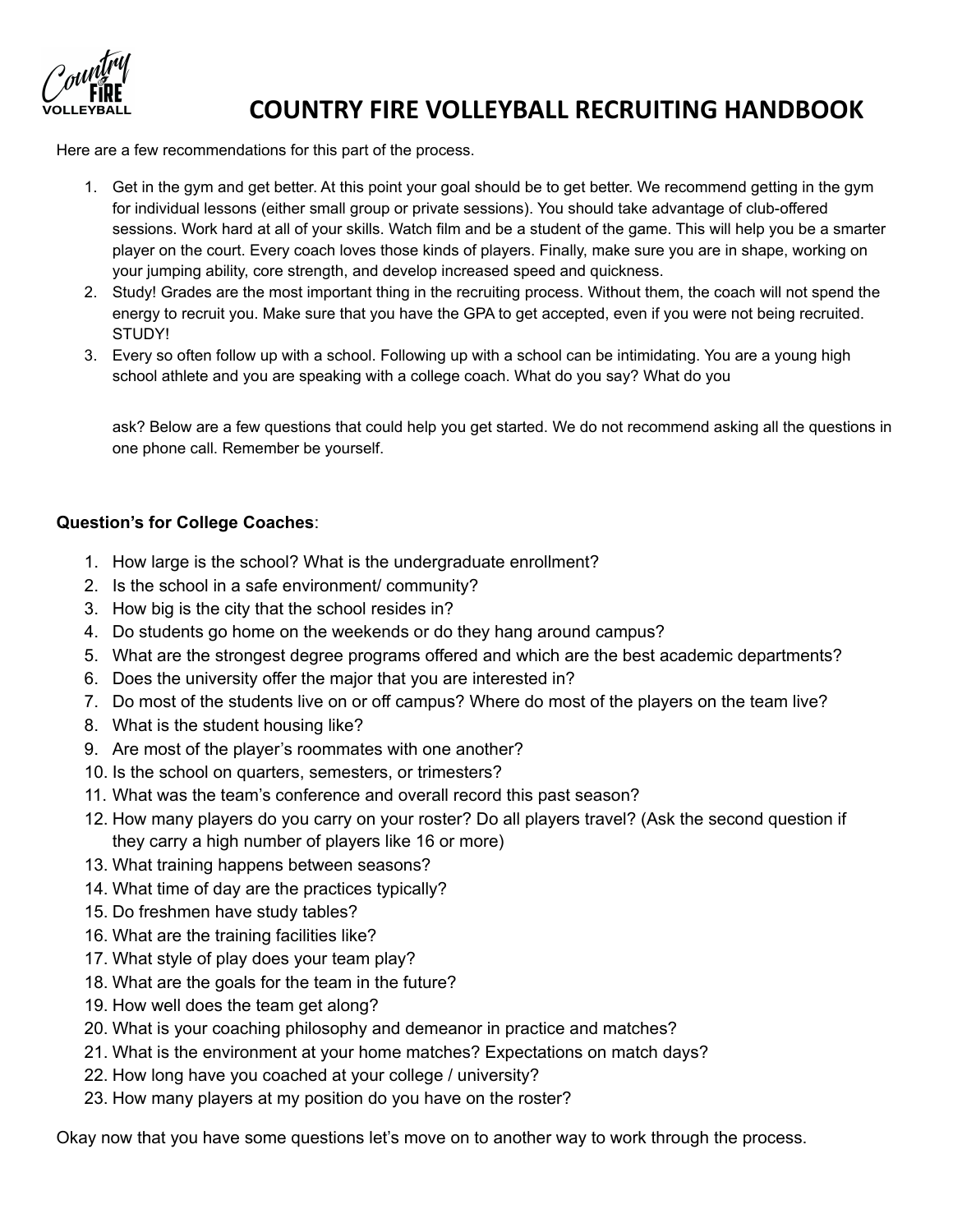- 4. Do your Homework. Homework? Yes, you need to check up on the school and the program. You also need look at other schools and programs. Perhaps your dream is to play Division I. You may be that player, but what if you blow out a knee or maybe there is a small school out there that is just right for you. Look at all levels. This includes NCAA DI, DII, DIII, NAIA, and Community Colleges. DO YOUR HOMEWORK. Here are a few things to look for:
	- a. Check out the Roster. What year are the players at your position? What is the typical size of the player for your position?
	- b. What offense or defense do they play?
	- c. What kind of coach do they have? What are the philosophies of the program?

These are just a few questions. Below is our Best Fit Principle Guide. This is will help decide and narrow down what you are looking for.

### **BEST – FIT PRINCIPLE**

With over 1,012 institutions offering college – playing opportunities, we understand that identifying and choosing a college or university can be difficult. There are many more factors than just volleyball to consider when going through the process. We advise players to look at nine different factors that take academics, athletics, and atmosphere into consideration when viewing potential college choices.

Athletic Program Priorities

- 1. Does the university support athletics?
- 2. Does the administration make an extra effort to promote athletics in the community?
- 3. Is there a school commitment to constantly improve resources and facilities to be amongst the top in the conference and/or the nation?

### Athletic Support Staff

- 1. Does the school have athletes travel by bus or plane?
- 2. How much class will you miss?
- 3. Will tutors go on the road?
- 4. Are laptops provided?
- 5. Are study tables mandatory?
- 6. How are professors concerning makeup work?
- 7. Are there attendance policies?
- 8. What is the graduation rate amongst all athletes?
- 9. Is Summer School an option that the school will pay for?

### Volleyball Program Background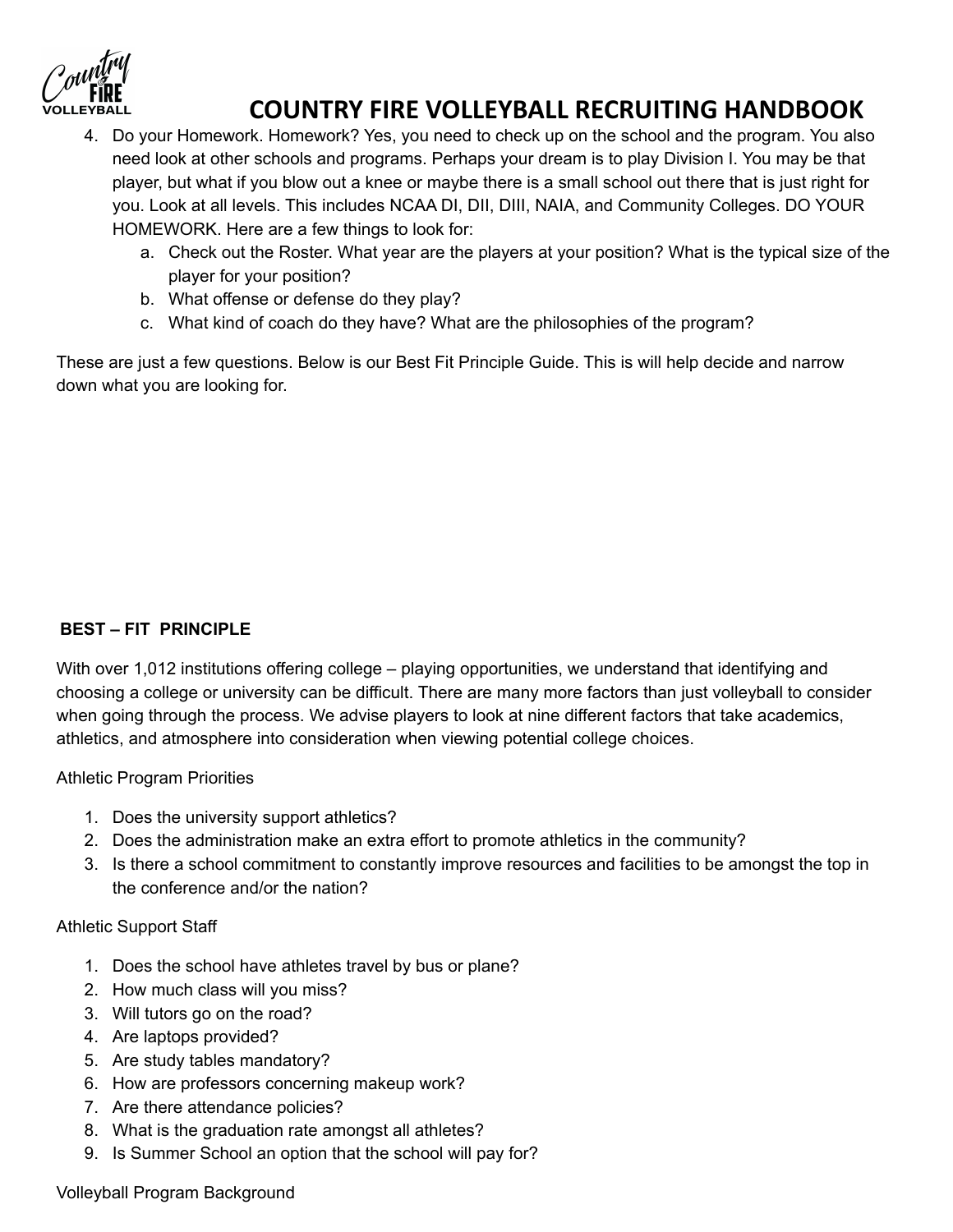- 1. How long has the staff been there?
- 2. Do they have a tendency to move around or stay put?
- 3. If they are a younger staff, how long before they move to a bigger job?
- 4. If they are struggling, potentially how long before they are fired?
- 5. If their skills allows, do younger players play quality minutes early?

#### Volleyball Roster

- 1. How many players return next year?
- 2. How many players are at my position?
- 3. What are the recruiting tendencies of the staff?
- 4. Who are the players that are successful in their system?
- 5. Have they recruited any players in classes below mine?

#### Coaching Staff Approach

- 1. Does the staff yell and scream?
- 2. What is the demeanor of the coach during the matches?
- 3. Do you want to play for a younger or a more established staff?
- 4. Does the gender of the coach matter?

5. Talk to a former or current player. Try to identify a player that was/is an impact player and one that spent/spends the majority of their time on the bench.

#### Placement Rate

- 1. Where have the graduates found jobs?
- 2. Are any prominent alumni based in your field of study?
- 3. What percentage of student athletes graduate?
- 4. Does the school have connections for possible summer internships?

#### Potential Major

- 1. Does the school have your intended major of study?
- 2. If not, is there a minor offered with a suitable major to replace it?
- 3. Will the required classes for your major interfere with possible practice times?
- 4. Is the academic department highly regarded in professional circles?
- 5. How many athletes are involved in the major that you are interested in?

#### School/Town Demographics

- 1. Do you want to attend a big (20,000 or more), medium (10,000 to 20,000), or a small (10,000 and under) school?
- 2. Do you want to attend a school where there are lots of affluent students, middle class students, or a combination of both?
- 3. How big is the campus? Is it a newer, more updated campus or a more traditional layout?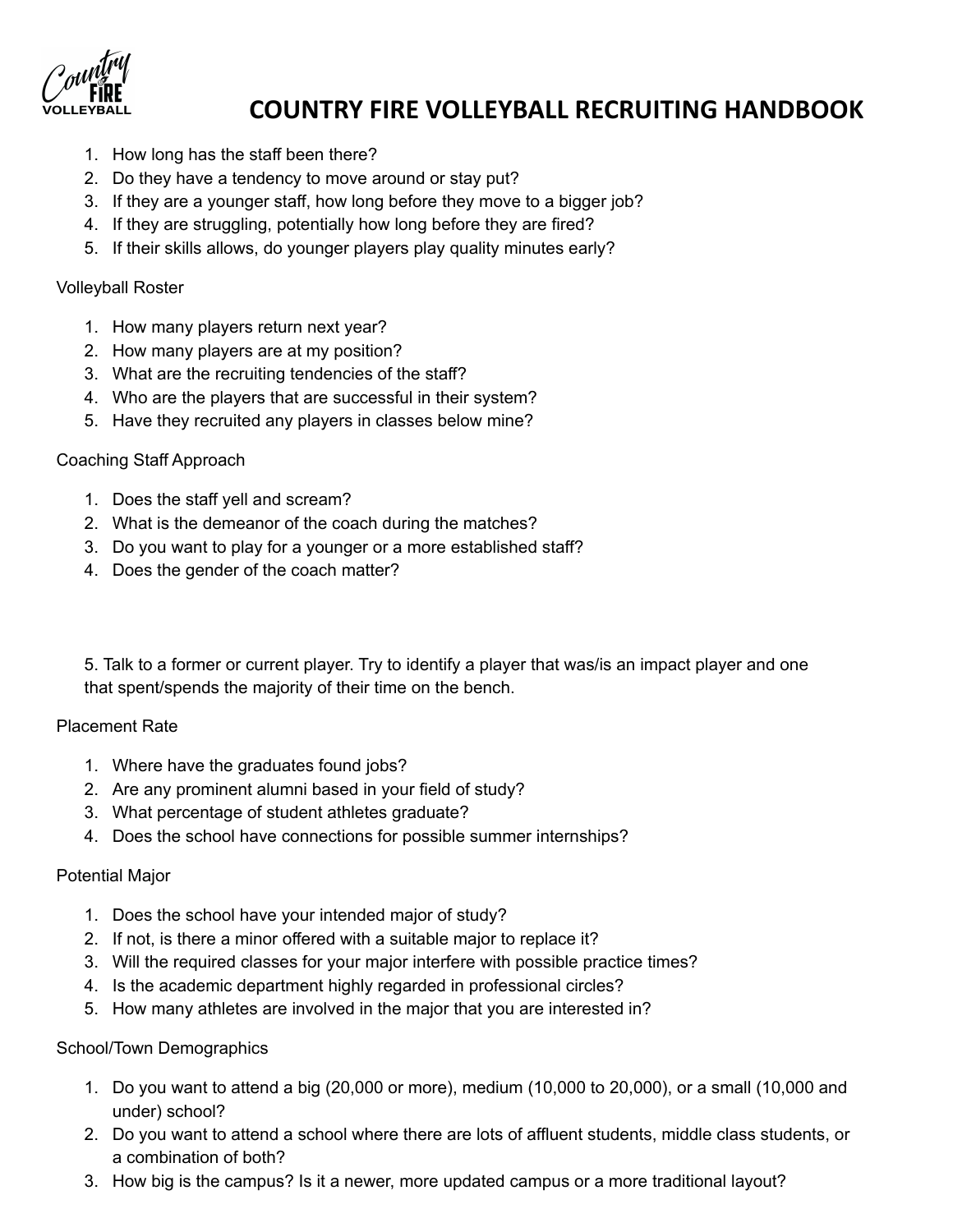- 4. What are the living arrangements?
- 5. Dot he athletes live together?
- 6. Are you allowed to live off-campus?

#### School Location

- 1. How far away would you prefer the school to be from your hometown?
- 2. Is geographic location (mountains/beach) a factor in your decision?
	- a. Would you prefer attending school…
		- i. In a small town that revolves around your school
		- ii. In the suburbs,
		- iii. Or in a major city?

We are almost through this part of the process. This next portion is the most critical section in the process.

TAKE CARE OF YOURSELF OFF THE COURT.

By this we mean make sure you are keeping up your grades in the classroom. Volleyball will certainly help your chances of getting into an institution however your grades are the major factor for eligibility and acceptance.

### CHARACTER.

Make sure that your character/actions are appropriate for all ages. Places that show your character would be Facebook, Twitter, player/coach relationships, your attitude on the court, during ref assignments, or perhaps while on a recruiting visit at the school.

#### TAKING CARE OF YOUR BODY

Outside of character and grades, we also recommend taking care of your body. Time off is a good thing and you should periodically schedule down time. This allows your body to recover and rest. If you have any minor aches or major aches, this gives you time to recover. Whatever the case might be, take care of your body. We recommend maintaining a healthy lifestyle. Make sure that you are eating regularly and eating healthy. Your body needs calories to maintain the busy schedule that you are maintaining. Eat to make sure that you have enough energy to make it through the day.

#### THE OFFERS ARE COMING!

If you are working in this part of the process then you have done your job well. This means that you have done an excellent job in selling college coaches on the idea that you would be great fit to their program. Now they begin selling you on why you should attend their school. This part of the process contains only a few steps, but they can be quite confusing and can change at any moment.

Parts to the process to be aware of: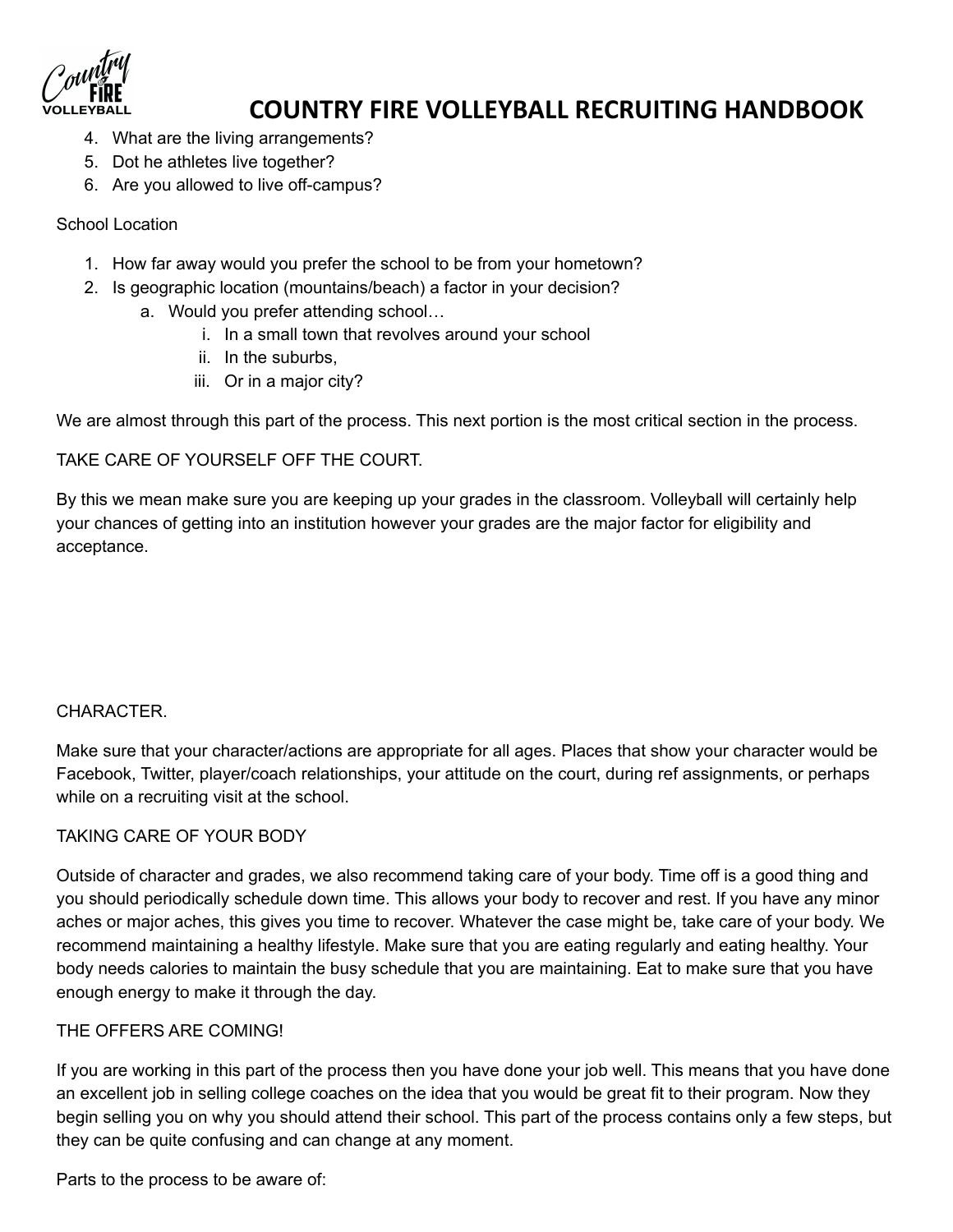- 1. Levels of interest from a school.
- 2. The offer has been made, what do I do with it?

### LEVELS OF INTEREST

In most situations, you can tell what type of interest a college program has in you based on the level of contact they have with you. The levels are not fixed (every coach is different), but the basic idea is that the more personal contact and the amount of contact the coach has with you the more serious they are about wanting you in their program.

Three Levels of Interest:

- 1. You've been noticed
	- a. Mailed you a questionnaire to fill out and return
	- b. Mailed you a summer camp/brochure application
	- c. Put you on the school's general mailing list
- 2. They are interested (All the above plus :)
	- a. Called and spoke with your club coach/club director/high school coach
	- b. Emailing you occasionally
	- c. Come to see you play specifically
	- d. Mailed you a package with media guide, school information and other general goodies
	- e. Sending you regular mail directly from the Athletic Department
	- f. Invites you for an official or unofficial visit to the school
- 3. Committed (All the above plus :)
	- a. Sends you text messages and/or instant message
	- b. Emails you on a consistent basis
	- c. Sets up regular phone calls for you to contact them
	- d. Makes every effort to see you play on several occasions
	- e. Talks with you coaches
	- f. Concretely offers you a scholarship

\*\* These are not the only types of contacts and ways to identify the school's interest. As stated before all programs are different and every coach has their own way of recruiting.

### **\*\*\*\*\*\*\*\*\*\*\*\*\*\*\*\* Important Information to Read\*\*\*\*\*\*\*\*\*\*\*\*\*\*\*\*\*\*\*\*\*\*\*\*\***

While a school may be showing interest in you in one of the above ways, doesn't mean that your job is done and quit working. Remember that the interest this school has in you is the very same interest they are showing another player on the other side of the country. There has been no official offer made from the school to you at this point. While they are very interested keeping working hard on the first part of this process.

Another part to this side of the process is making sure you visit the school that you want. You may have looked at the school online, seen them play on TV, talked with the coach, but have you seen the campus and gotten a feel for the school? You can visit a school in one of two ways. First, you can visit the school unofficially. The second way to visit the school is on an official visit. If you are on an official visit then the school is definitely interested in you and will most likely offer a scholarship if they have not already done so.

### OFFICIAL VISITS IN THE RECRUITING PROCESS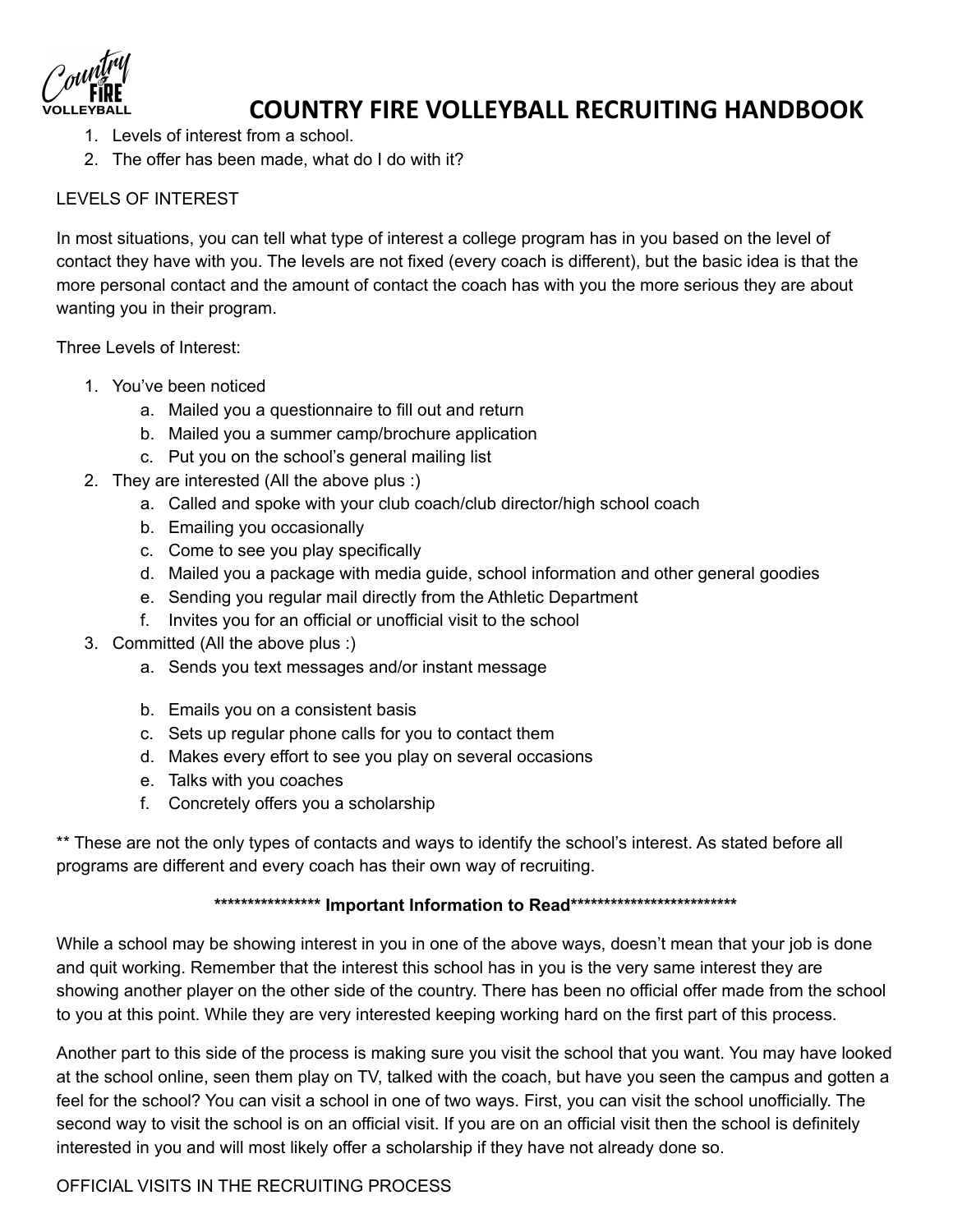

#### What is an official visit?

NCAA College/University official visit or recruiting trip are perhaps the best way for you to find out where you will best fit in, and where you want to attend school. The rules regarding official visits differ upon school's division.

- For DI and DII official visits, the university can pay for your transportation and 48-hour stay.
- **●** The NCAA permits 5 official visits to DI and DII universities or schools after **September 1 st of your senior year.**
- DIII does not offer athletic scholarships therefore they will most likely not offer any official visits.
- DII schools will rarely offer official visits to recruits. The funding simply does not allow that opportunity. Official visits to DII programs will be a school-by school basis.
- These on-campus visits are an opportunity to meet with the coach, the team, and the admissions/academic staff. The institution can pay for the athlete's airfare, accommodation, and one meal per day. They can also pay for one parent's accommodation but not their airfare. The visit usually takes place over a weekend and last up to but not exceeding 48 hours.
- For NWAACC Schools, visiting recruits may be eligible to receive meals and lodging not to exceed state per diem. Expenses shall be limited to the equivalent of only one (24 hour period). Visiting recruits' expenses for meals or lodging may be paid by the college's booster club; however, recruits will pay their own transportation expenses.
- If you are going to apply early, make sure you plan your trips as early as possible, to leave yourself enough time to make an informal decision.

#### The Visit

The best plan is to come in early Friday and maybe sit in on some classes (must be given permission to do so). This allows you to see the not only the academic side, but what the school is like on the weekend. It is okay to inform the coach of your preferences of what you would like to see about the school and the program.

- 1. Talk to professors and seek out the learning environment and class sizes.
- 2. Eat at the school's cafeteria.
- 3. Talk to the team members:
	- a. How do you balance academics and athletics?
	- b. What is the coach really like during games and practices?
	- c. Have the players improved since they have come to the school?
- 4. Talk to the Coach
	- a. What are the GPA and SAT score averages of the team?
	- b. What is the graduation rate?
	- c. Check out all the facilities and ask about the atmosphere of the matches.
	- d. What is the coaching philosophy and what should I expect coming in the fall?
	- e. Can you see yourself at this institution in the fall?
	- f. BE YOURSELF!!!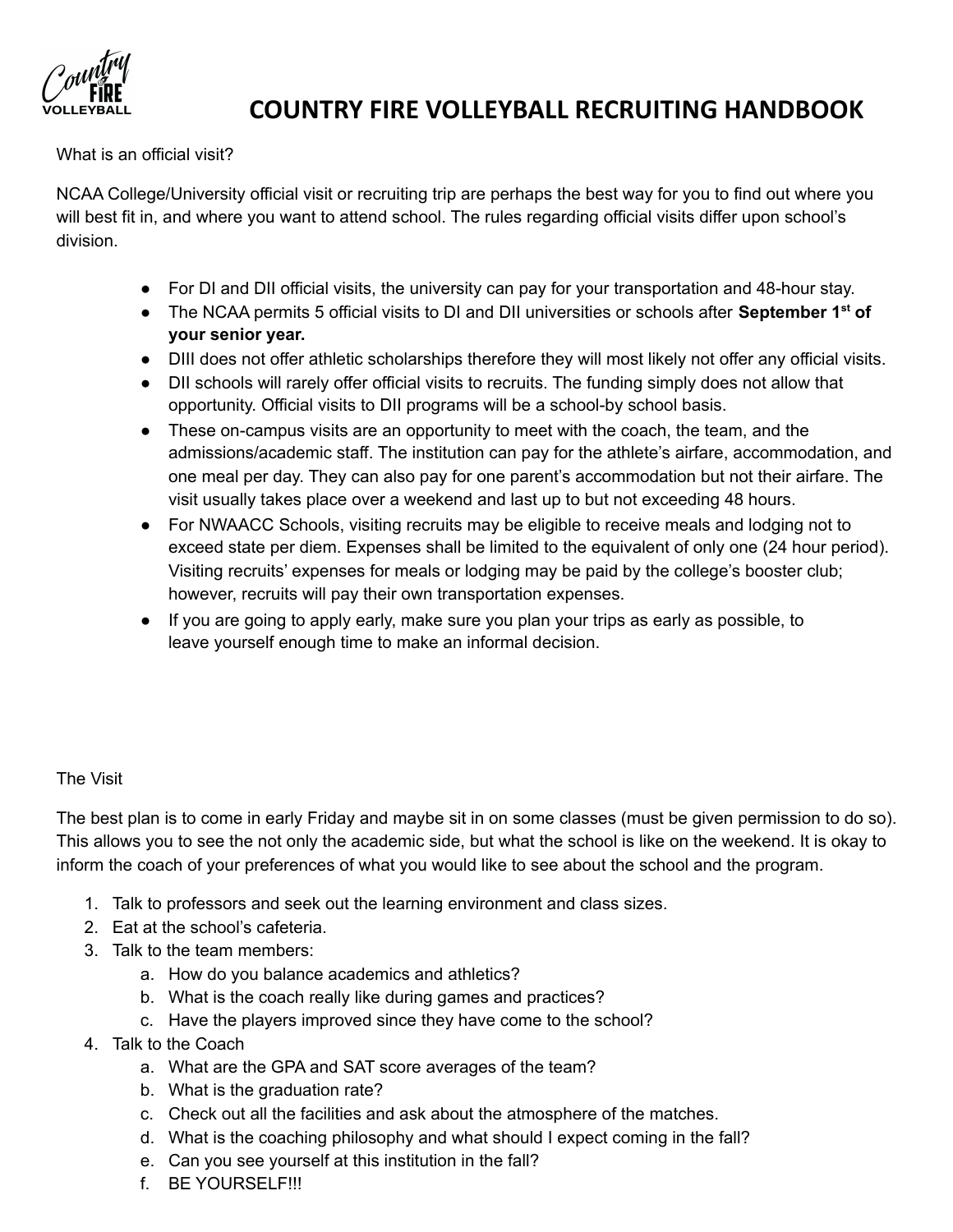

### **UNOFFICIAL VISIT**

You may be invited or on your way to take an unofficial visit to a school that you are interested in. Do not be offended that they are not asking you to take an official visit. Some schools do not have the funding and prefer not to offer official visits. Again it is a school-by-school basis. Unofficial visits can take place before your senior year. You can meet with coaches and players, but you are on your own dime for the weekend or days that you are on campus. This is a good idea to help narrow down choices and get a better feel about what you are looking for out of a school and volleyball program. During your official visit, a school may pay for one meal per day.

Ok, so now the school is interested, you have made a visit, and the school now makes you an offer. A few questions come to mind. Do I have to accept it right away? How long do I have to accept the offer? Can they withdraw the offer? Below is some information to help you decide what to do:

#### **DECIPHERING THE OFFER**

#### What Can They Offer?

Below are the amounts that each college level-division can offer in athletic aid. These are maximum amounts, and the actual amount each college can offer is dependent upon their college's athletic budget.

#### **NCAA:**

- Division I Colleges have a maximum of 12 "full-ride" scholarships available.
- Division II Colleges have a maximum of 8 "full-ride" scholarships available.
- Division III Colleges have no athletic aid.

#### **NAIA:**

The NAIA is a college sports governing organization, sort of like the NCAA. NAIA colleges have to comply with rules similar to those in the NCAA. Generally speaking, rules pertaining to NAIA athletic scholarships are less stringent than those that apply to NCAA scholarships. NAIA scholarship athletes receive an average of \$7,000 of financial aide. Here are the 5 most important things to know when you try to lock down your NAIA scholarships (as opposed to NCAA scholarships):

1. NAIA Eligibility Center – [www.playnaia.org](http://www.playnaia.org/)

#### **High School Students**

**If you will graduate from high school this spring and enroll in college this coming fall, the requirements are simple.** High school graduation, plus **two out of three** of these requirements

**Early Decisions for High School Seniors**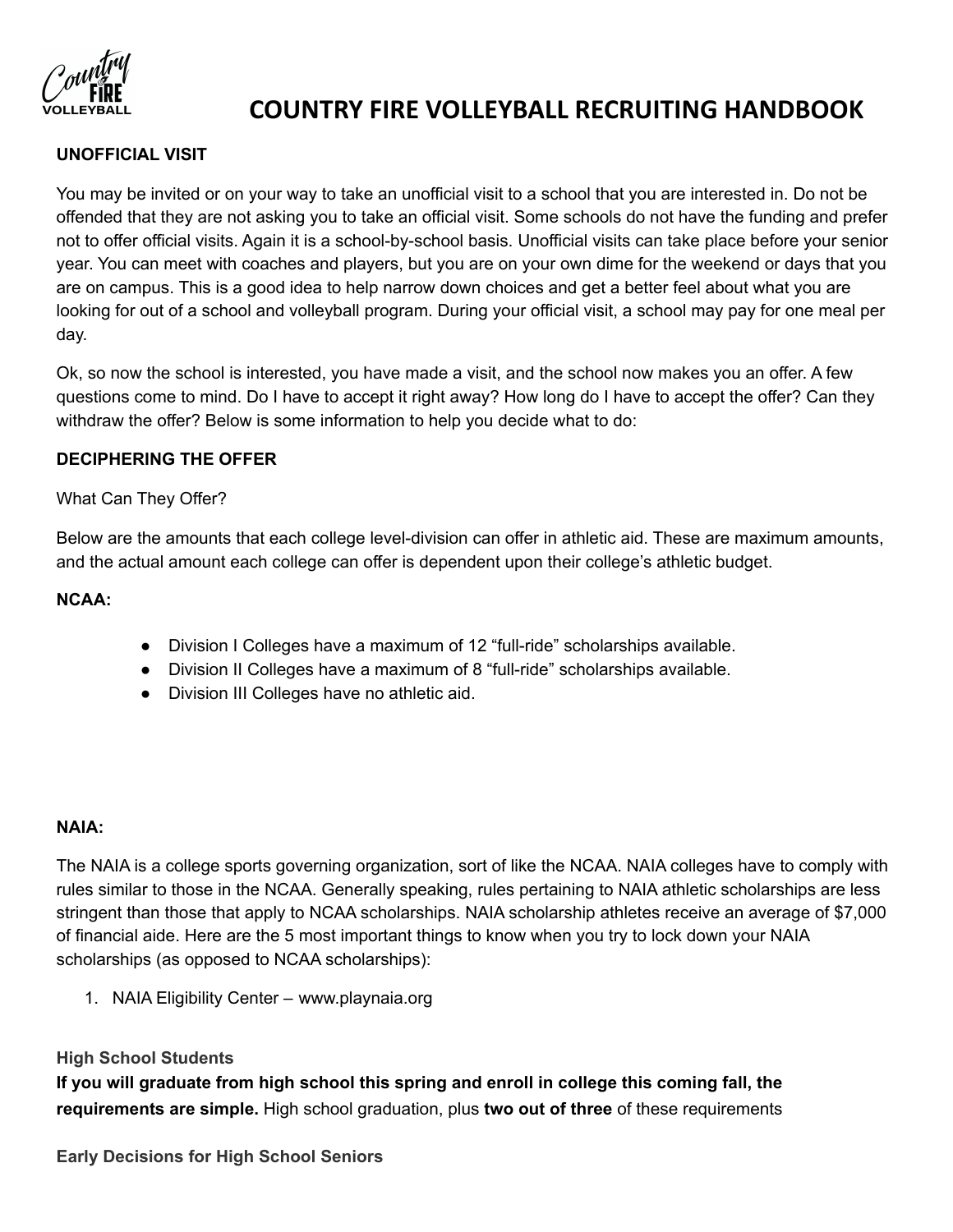

Students who have completed their junior year of high school with an overall 3.00 GPA on a 4.00 scale OR students who have completed the first half of senior year with an overall 2.5 GPA on a 4.00 scale, plus the minimum test scores required (18 ACT or 860 SAT), may receive an eligibility decision prior to high school graduation. To receive an early decision, register with the NAIA Eligibility Center, have your high school send official transcripts to the Eligibility Center and contact ACT or SAT to have their test scores sent directly (the NAIA code is 9876 with ACT and SAT).

- 2. Limited number of scholarships As with the NCAA, teams is only allowed a certain number of NAIA scholarships, for volleyball, that number is 8 (similar to NCAA Division II).
- 3. Full funding Just because a team is allowed to have, say 8 scholarships, doesn't mean that the college necessarily has the money to fund them. That team may actually only have 6 scholarships.
- 4. What counts as an athletic scholarship Any money you get from the school, including athletic grants or scholarships, academic scholarships, leadership or performance awards, outside scholarships administered by the institution, and tuition waivers are considered athletic scholarships.
- 5. What doesn't count as an athletic scholarship NAIA scholarships that aren't considered athletic aid are, scholarships "that are not funded, controlled, or allocated in any significant way by the institution." These include federal loans and Pell grants.

### NWAACC (Community College):

Washington Community Colleges may fund tuition Grant-in-Aid through scholarship up to 40% of state tuition per quarter. Upon State Board authorization, colleges may provide an additional 25% tuition waiver. If waivers are approved, total Grant-in-Aid will not exceed 65% of official State Board annual established rate tuition per quarter. Out of state students from contiguous states who are given an out of state waiver may only receive the additional amount of money that results in them paying the same tuition amount as Washington residents. No out of state student shall receive more than the maximum benefits of an in state student*. Institutional*

*Employment* - A term time job may be provided with net earnings of \$1000. The Employment level will be determined by the colleges and the hourly pay will be commensurate with existing campus pay scales. The total amount of earnings available to a specific sport will not exceed the total dollar amount determined when factoring the number of the Grants-in-Aid by \$1000. Example: Volleyball – 8 Grant-in-Aid x\$1000 = \$8000. NWAACC grant-in-aid may be offered or given only to students from Washington, Oregon, Montana, Alaska, British Columbia, California, Idaho, Nevada, and Hawaii.

### WHAT DOES THAT MEAN?

When you have been given an offer from a college or university it means that they have verbally told you they are offering you an athletic scholarship that will be available after you graduate high school. The timing of when this offer is made can vary greatly from one school to another and from one player to another. There is no uniform standard that applies to everyone; however, there are some general guidelines shown below to help decipher the offer given:

1. Are you the #1 Recruit in the country?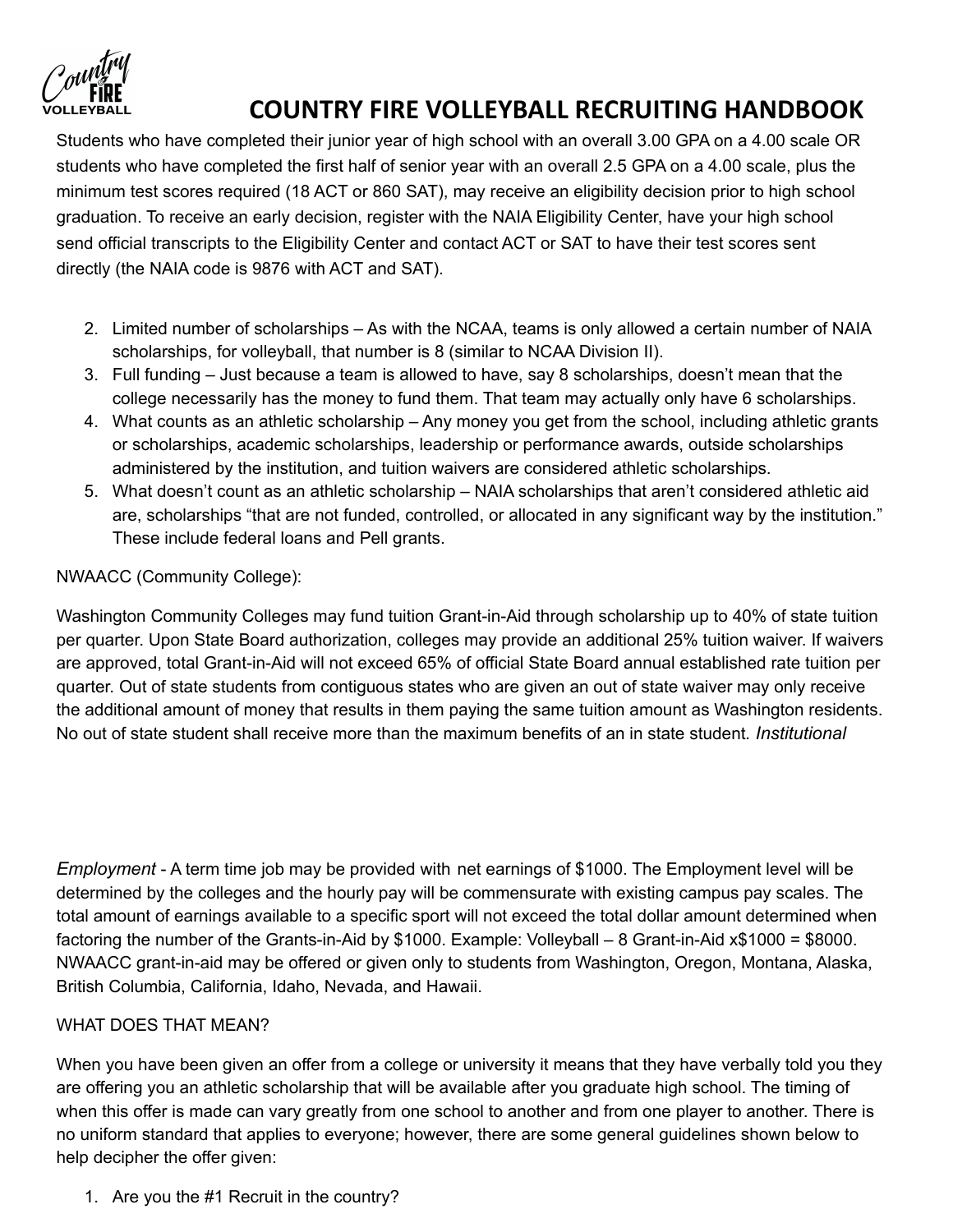- a. #1 recruit basically are given open-ended offers. They are players that everyone wants and will make big impacts immediately.
- 2. Top Recruit
	- a. This is a player that would help a lot of programs. The number of these types of players is large enough that the timeline is shorter than you might think. However, the offer can extend depending on the needs of the offering program.
- 3. Average Recruit
	- a. This recruit is the average player and could lose the offer if another player accepts first. This means the school may have offered several players and it is on the first come first serve basis. This usually occurs late into the recruiting period.

### Player Options

- 1. You can wait and see if any other offers arrive.
- 2. Verbally accept the offer.
	- a. No player can sign with a school until November signing period of their senior year. All players that commit prior to the senior year are verbal commitments. There is also a second signing period in April.
	- b. A verbal commitment is not binding in either in either direction. The school almost never pulls out of a verbal commitment. The more common action is a player pulling out of a verbal to the college or university.
- 3. Written Commitment
	- a. Can only take place in your senior year on or after the November early signing period and again in the April signing period
	- b. Binding agreement as far as eligibility is concerned. If you decide not to attend the university that you have signed with, you must sit out one year before you can play at a different institution. (typically schools will issue releases).

### **THE END IS NEAR**

Sometimes especially if you are a player that is looking at DIII, NAIA, or even DII the process can continue late into your senior year. **So if you fit in this category DON'T PANIC!** The following is a solid game plan for you:

- 1. Make phone calls to schools
	- a. Throw out a big net. A good mixture of levels, sizes, and locations.
- 2. Send or re-send videos. Perhaps an updated video.
- 3. Prior to playing in a tournament/match call schools in that area to let them know your schedule. Get them to come and see you play.
	- a. After the tournament follow up with the coach to see what they are thinking.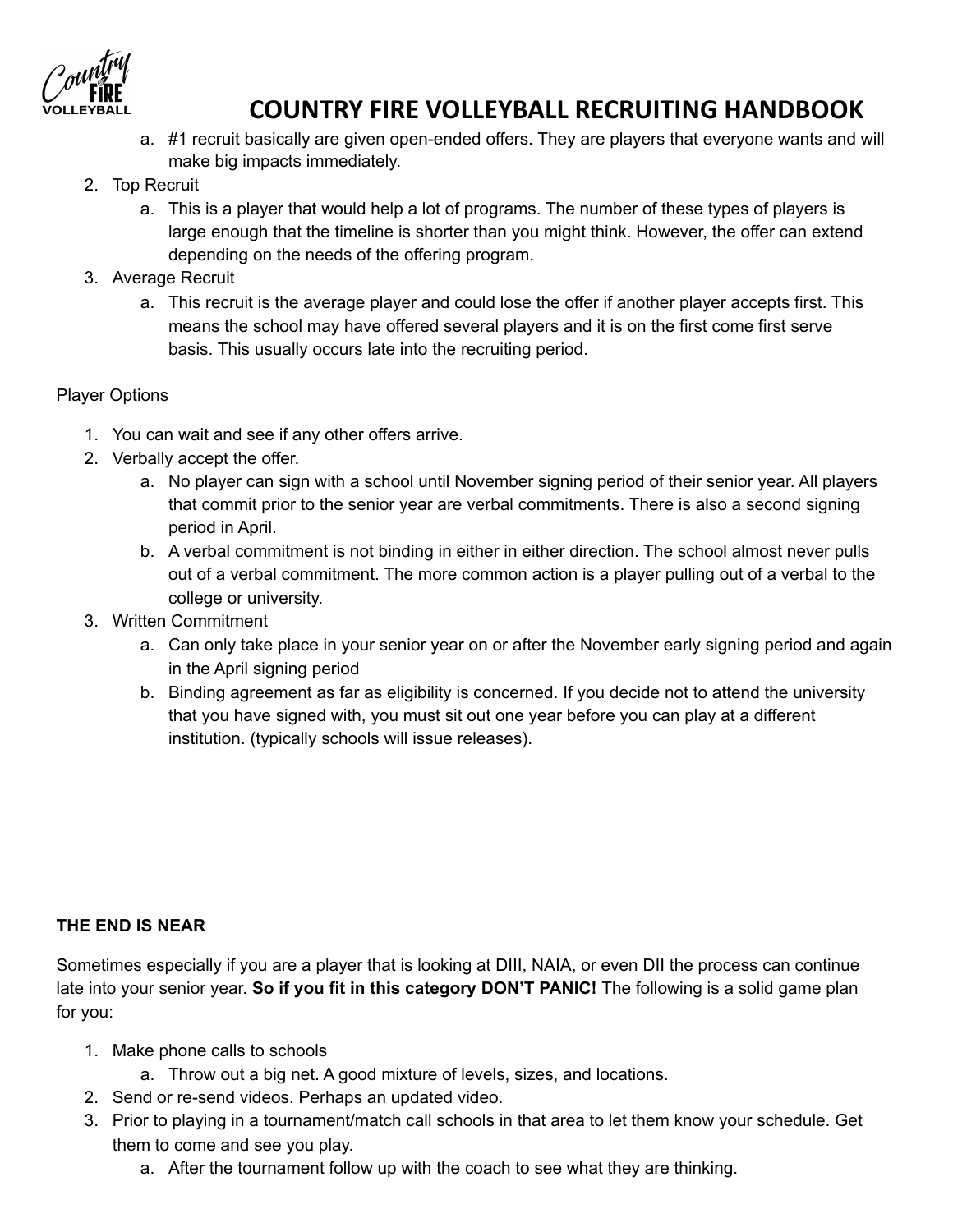4. Utilize your Recruiting Coordinator at your club and High School Coach to contact and use as references.

### **IMPORTANT ITEMS IN THE RECRUITING PROCESS**

The NCAA Clearinghouse

Every player must register with the NCAA Clearinghouse. You can find more information on this through the NCAA website. The purpose for this part of the process is to make sure that you are eligible to play at the institution you are going to attend. The Clearinghouse will need to see items such as SAT and ACT scores, GPA, High School/College credits earned, and High School Transcripts.

Dos and Don'ts

Do: Go visit schools on your own dime. See the campus, see the team play, talk with the

coach. Don't: Accept any gifts such as meals, t-shirts, or anything else for that matter.

Do: Make phone calls to schools of interest.

Don't: Talk to a coach when you see them at the gym. You cannot talk to a college coach outside of their campus.

Do: Encourage coaches to come watch you play, via phone/email. Also follow up with them if you happen to see them watching your court.

YOU HAVE EARNED A SCHOLARSHIP….NOW WHAT?

Summer before Freshman Year

Make sure that you train during the summer. Pre-season training in college can be really tough. You want to make sure you are lifting, running, working on endurance, and playing a lot of volleyball prior to stepping on campus for pre-season. We do not encourage you to attend camps. We do encourage you to work with a Coach through the summer that will help you prepare for what you are about to begin. Congratulations! You have reached your goal. Work hard and enjoy the process. Now set new goals and reach new heights. Good luck and Congratulations!

#### SAMPLE GAME PLAN

- 1. Create a letter that you will send to prospective schools of interest.
- 2. Fill out our player profile sheet that you can attach to your letter and/or give out at tournaments.
- 3. Make a skills video that includes game film. You should send it to prospective schools. Many players have also had success creating their own personal website with updates and videos.
- 4. Follow up each of the above steps with phone calls to college coaches.
- 5. Prior to each tournament, call the schools that could potentially attend the tournament and ask them to watch you play. Once you get the schedule, you should email the coach or recruiting coordinator (often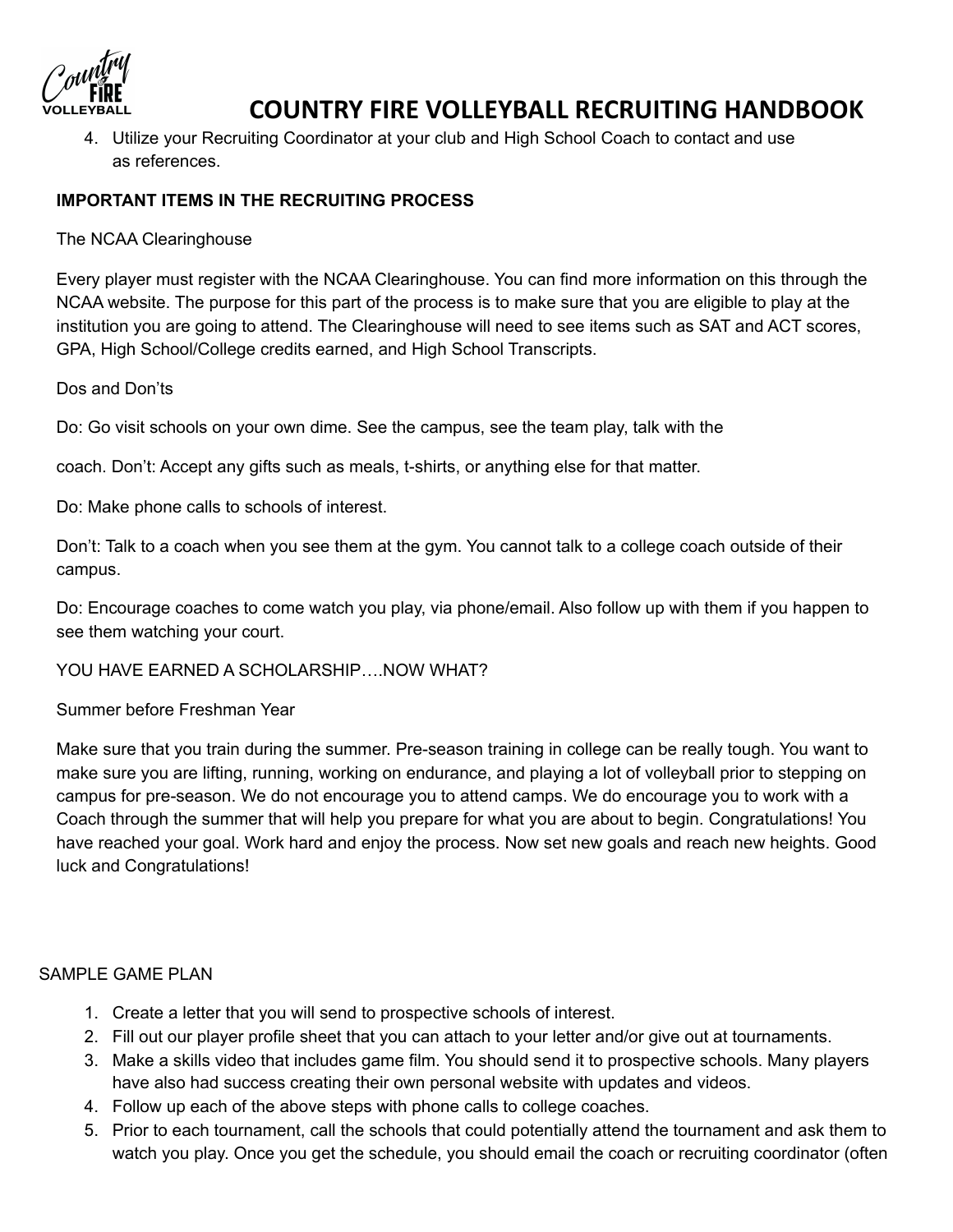

an assistant coach) and let them know what court you play on, what time, and remind them of your jersey number.

- 6. After the tournament, follow up with them to see what they thought. It is a great thing to get feedback.
- 7. Keep training and keep working hard. Find ways to improve no matter how small or big of an improvement.
- 8. Do your homework on the colleges that you are interested and find your best fit.
- 9. Visit as many schools as you can or want to.
- 10. Evaluate yourself and get evaluated by coaches. This will help you figure out where you stand. This is a constant process that will help you shape your goals.
- 11. Register with NCAA Clearinghouse and NAIA sometime early to mid Junior year. DO NOT MESS AROUND WITH THIS PART.
- 12. Take care of your grades and physical health.
- 13. Take your official visits. Even if you fall in love with one school. Go see the other schools.
- 14. Finally, STAY POSITIVE. When one door closes, several others open. Keep your options open.

# RECUITING CHECKLIST:

*o Research and List*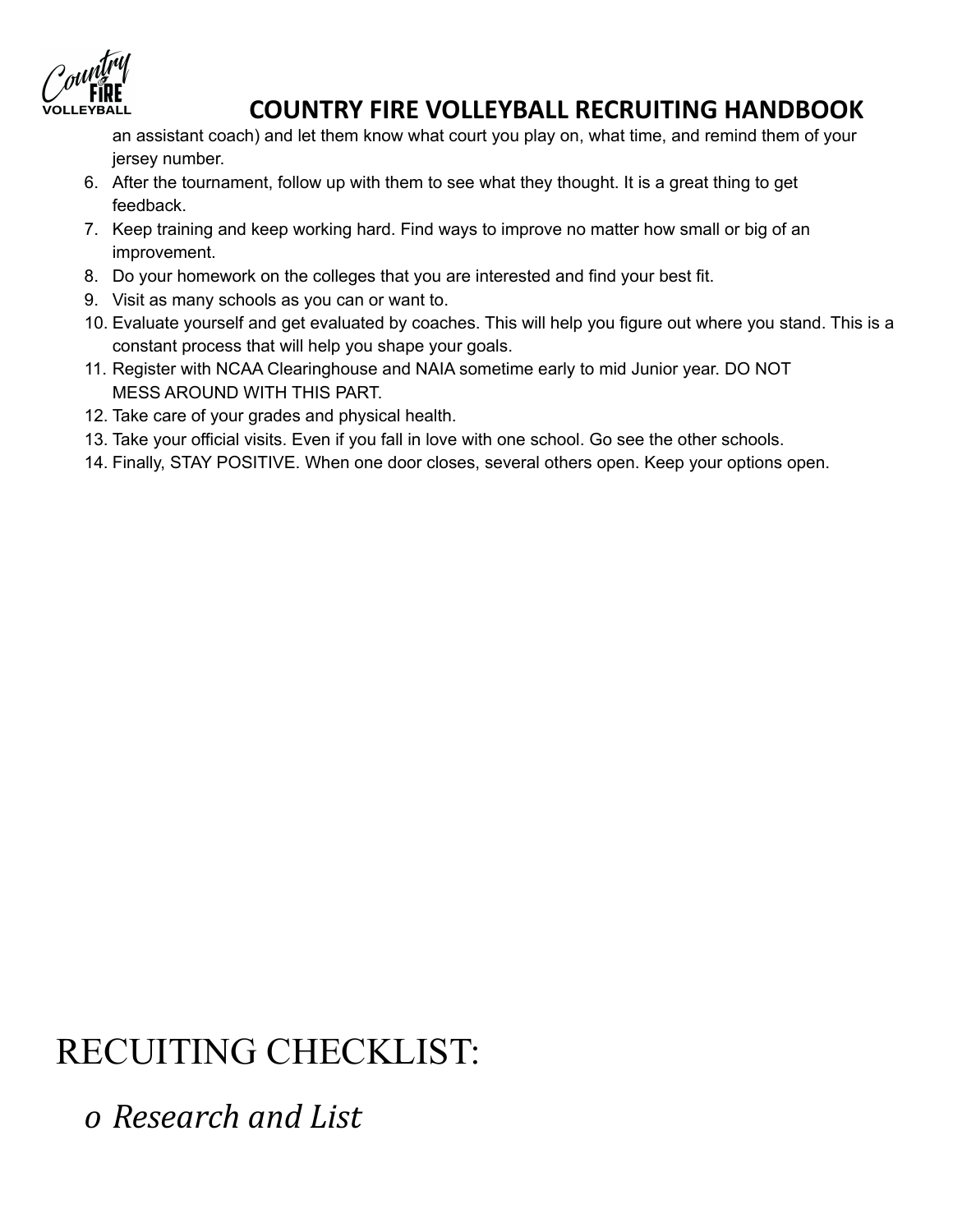

- *o Profile Sheet, Letter, and Information on Club's Website*
- *o NCAA Clearinghouse / NAIA Eligibility Center*
- *o First Wave of Emails / Letters sent out / Recruiting Forms Online*
- *o Video*
- *o Visits*
- *o Repeat with follow – up Emails / Letters / Phone Calls / Schedules to Coaches*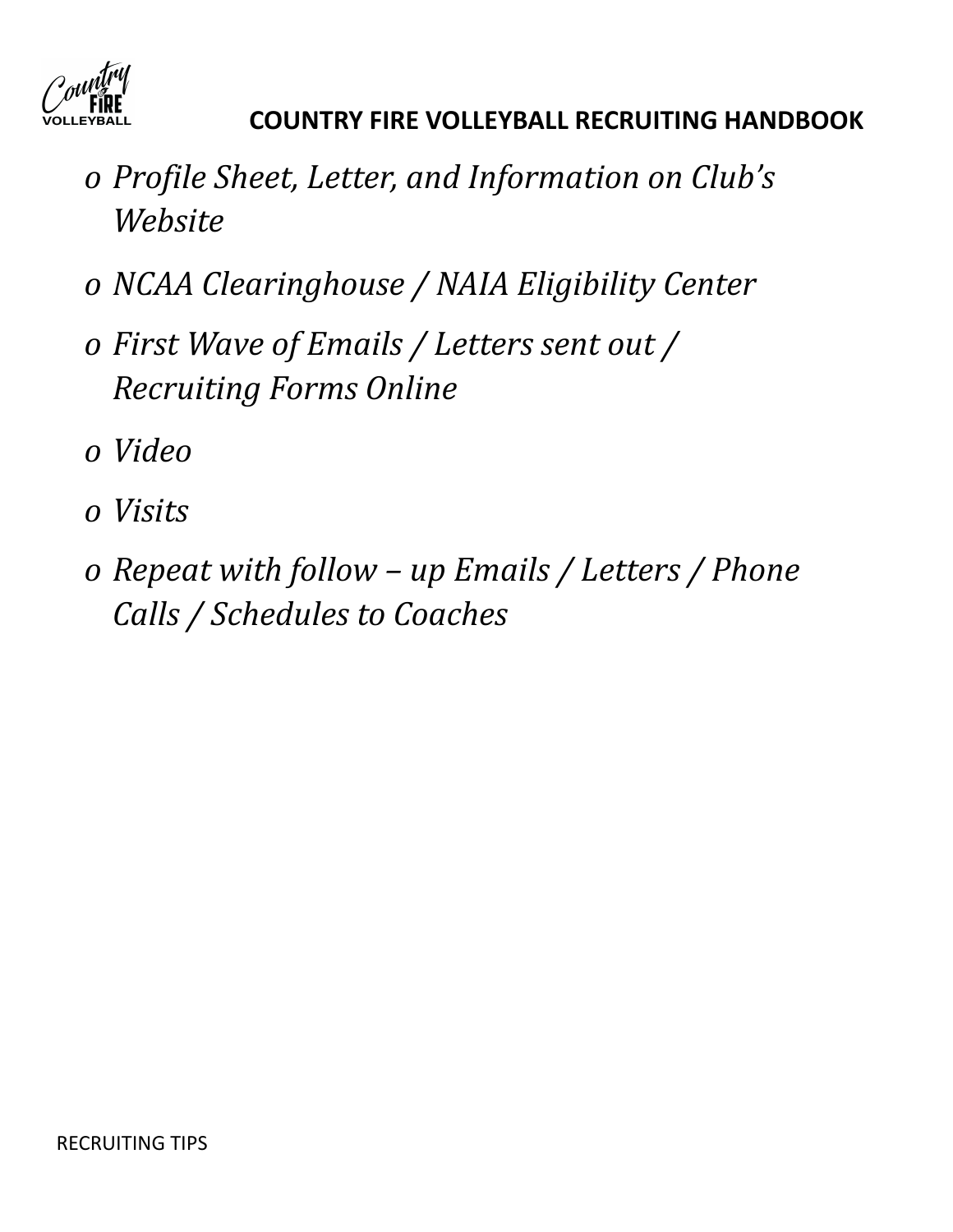

- o BE HONEST WITH YOURSELF AND MAKE A FRE "REACHES"
- o USE VOLLEYBALL FOR YOUR EDUCATIONAL GOALS
- o RESEARCH THE SCHOOLS, LOCATIONS, AND PROGRAMS CAREFULLY
- o BE AGGRESSIVE
- o LOOK FOR COLLEGES THAT NEED YOUR POSITION
- o RETURN COMMUNICATION PROMPTLY AND BE ENTHUSIASTIC; THIS MAY BE YOUR FIRST REAL INTERVIEW; YOU ARE TRYING TO BE HIRED
- o BE PREPARED TO HEAR NO; DO NOT LET IT GET YOU DOWN
- o TRY TP PERSONALLY BE INVOLVED IN THE PROCESS AS MUCH AS POSSIBLE; DON'T FULLY DEPEND ON PARENTS / COACHES
- o KNOW THAT COACHES LIKE TO WATCH YOU WHEN YOU MESS UP, YOUR TEAMAMTES MESSES UP, OR WHEN THE TEAM IS DOWN. POSITIVE REACTIONS!
- o DO NOT FAIL TO PLAY A POINT TO THE WHISTLE; A FAILURE TO PURSUE MAY BE THE END OF COLLEGE'S INTEREST
- o ATTEND A COLLEGE'S CAMP IF YOU AND THE SCHOOL ARE SERIOUS
- o UNDERSTAND FINANCIAL ABILITIES OF A GIVEN SCHOOL AND DECIDE WHAT YOU WOULD BE WILLING TO CONTRIBUTE
- o RESEARCH AN ENTIRE CONFERENCE IF THE LEVEL FITS
- o SEND BRIEF SKILLS TAPES; YOU MAY INCLUDE 15 CONSECTIVE POINTS
- o CHOOSE YOUR VISITS CAREFULLY, USE YOUR UNOFFICIAL VISITS MOSTLY
- o FEEL FREE TO INVITE COACHES TO TRAINING SESSIONS
- o COLLEGE'S HAVE MANY LINES IN THE WATER FOR EACH POSITION THEY ARE RECRUITING; YOU SHOULD TOO!
- o DO NOT AS YOUR CLUB COACH TO COACH DIFFERENTLY BECAUSE SOMEONE IS THERE TO SEE YOU
- o YOU MUST BE COMFORTABLE WITH 3 THINGS: THE CAMPUS (YOU WILL BE THERE EVERYDAY), THE TEAM (THEY WILL BE YOUR FIRST FRIENDS), AND THE COACH (THE COACH IS YOUR NEW BOSS PAYING YOU TO PLAY).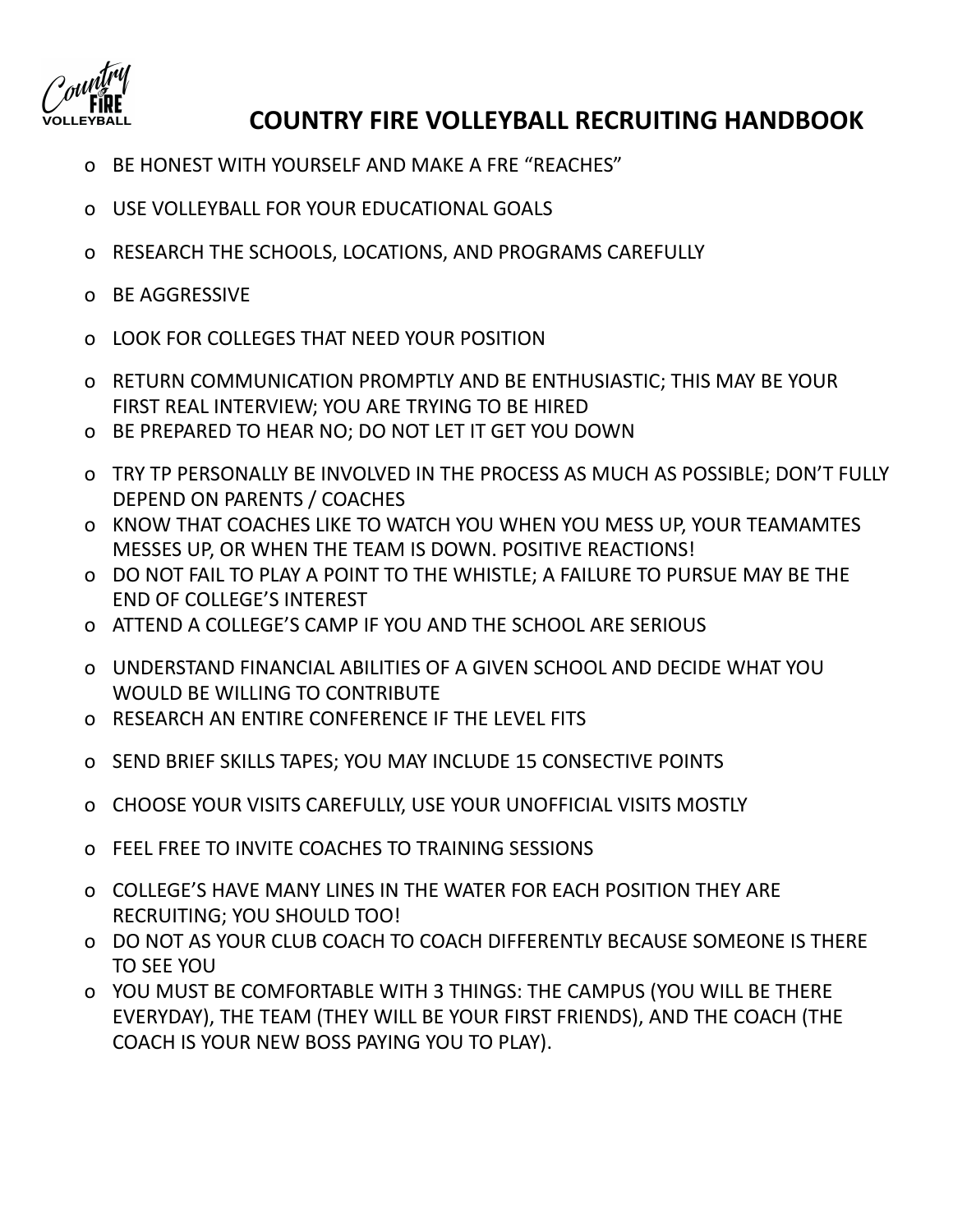

#### ANOTHER SAMPLE PROCESS:

#### **STEP 1:**

LIST 10 – 20 SCHOOLS YOU WILL CONTACT. They all must have your course of study; your position available for the class, choose schools of various levels.

#### **STEP 2:**

PREPARE YOUR PROFILE SHEET AND LETTER.

Includes the following:

- 1. Little background Information
- 2. Playing aspirations
- 3. Playing experience
- 4. Physical data
- 5. Current club team
- 6. Schedule
- 7. ALL contact information for you as well as your coaches
- 8. Skill Picture based on your position and a profile photo.

#### **STEP 3:**

SEND PERSONAL EMALIS TO THE SCHOOLS ON YOUR LIST. Include your Profile Sheet and Letter.

#### **STEP 4:**

PREPARE ONE FOLDER PER SCHOOL WHO CONTACTS YOU BACK. Include all communication in these folders. It is your job to keep communication going by providing updates concerning results, awards, etc.

#### **STEP 5:**

PREPARE YOUR 4-5 MIN SKILLS VIDEO. Keep the original safe and have a few copies that are ready to be sent out. Send videos to all schools which have demonstrated positive communication or request it. Attaching 15 consecutive points of game footage is fine. With your video attach your profile sheet and letter that states what jersey number and position you are in the videos.

#### **STEP 6:**

PLAN OFFICIAL AND UNOFFICIAL VISITS. Prior to this step, you should clearly understand their interest in you as well as the type of package they could offer. At this stage, you may be more direct with your questions.

\*Repeat the process as needed. Remember your job is not done until you officially sign with a school.